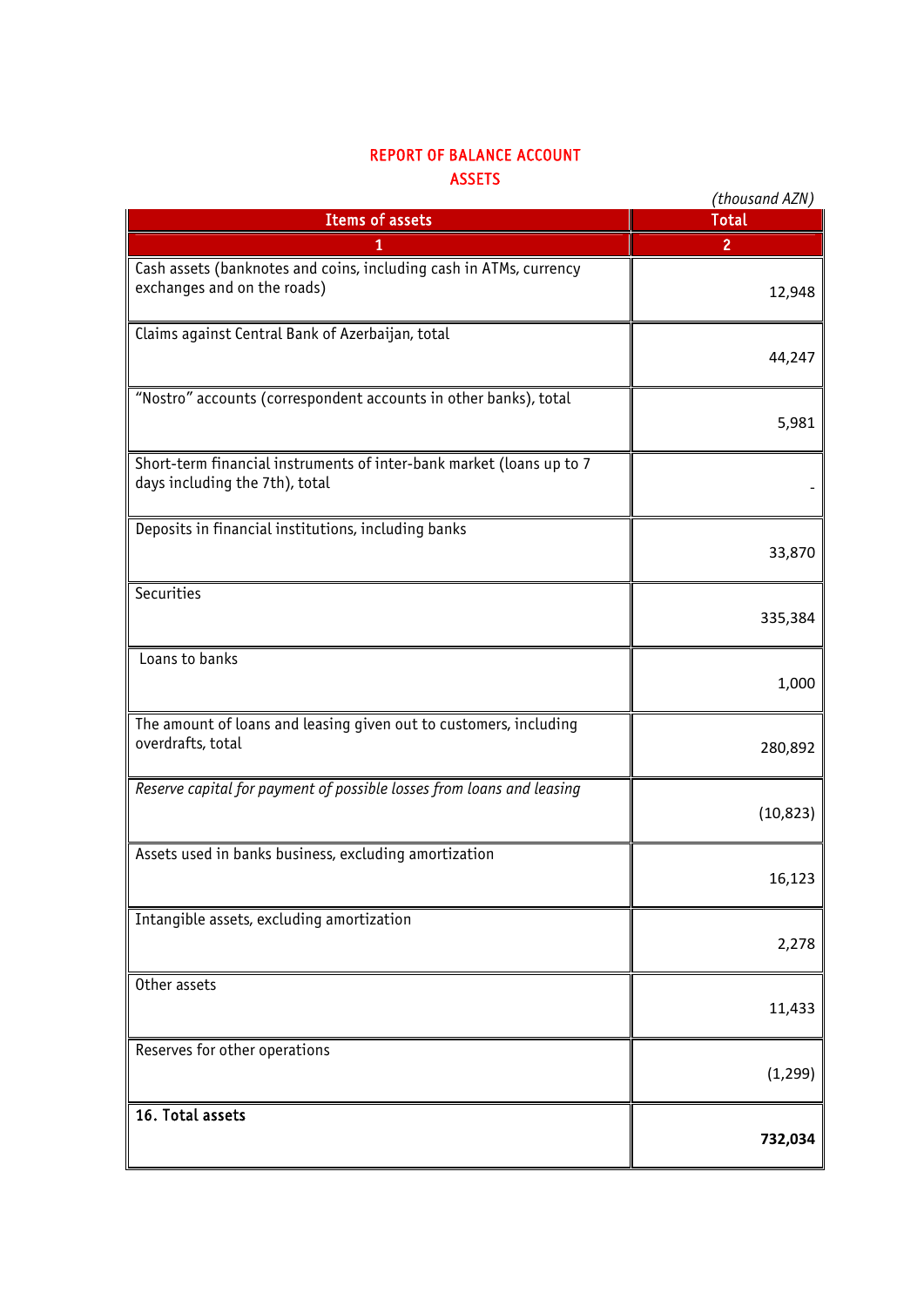## LIABILITIES

|                                                                                                        | (thousand AZN) |
|--------------------------------------------------------------------------------------------------------|----------------|
| <b>Items of liabilities</b>                                                                            | <b>Total</b>   |
| 1                                                                                                      | $\overline{c}$ |
| Deposits (excluding banks and other financial institutions), total                                     | 417,277        |
| Demand deposits of legal entities                                                                      | 88,177         |
| Demand deposits of physical persons                                                                    | 175,110        |
| Time deposits of physical persons                                                                      | 103,772        |
| Time deposits of legal entities                                                                        | 50,217         |
| Claims of Central Bank to the bank                                                                     | 535            |
| Claims of other banks ("Loro" accounts)                                                                | 2              |
| Short-term financial instruments of inter-bank market (loans up to 7<br>days including the 7th), total |                |
| Deposits of banks and other financial institutions, total                                              | 73,952         |
| Loans of banks (over 7 days period), total                                                             | 30,630         |
| Loans of other financial institutions (except banks), total                                            | 30,227         |
| Other liabilities                                                                                      | 8,052          |
| <b>Total liabilities</b>                                                                               | 560,674        |